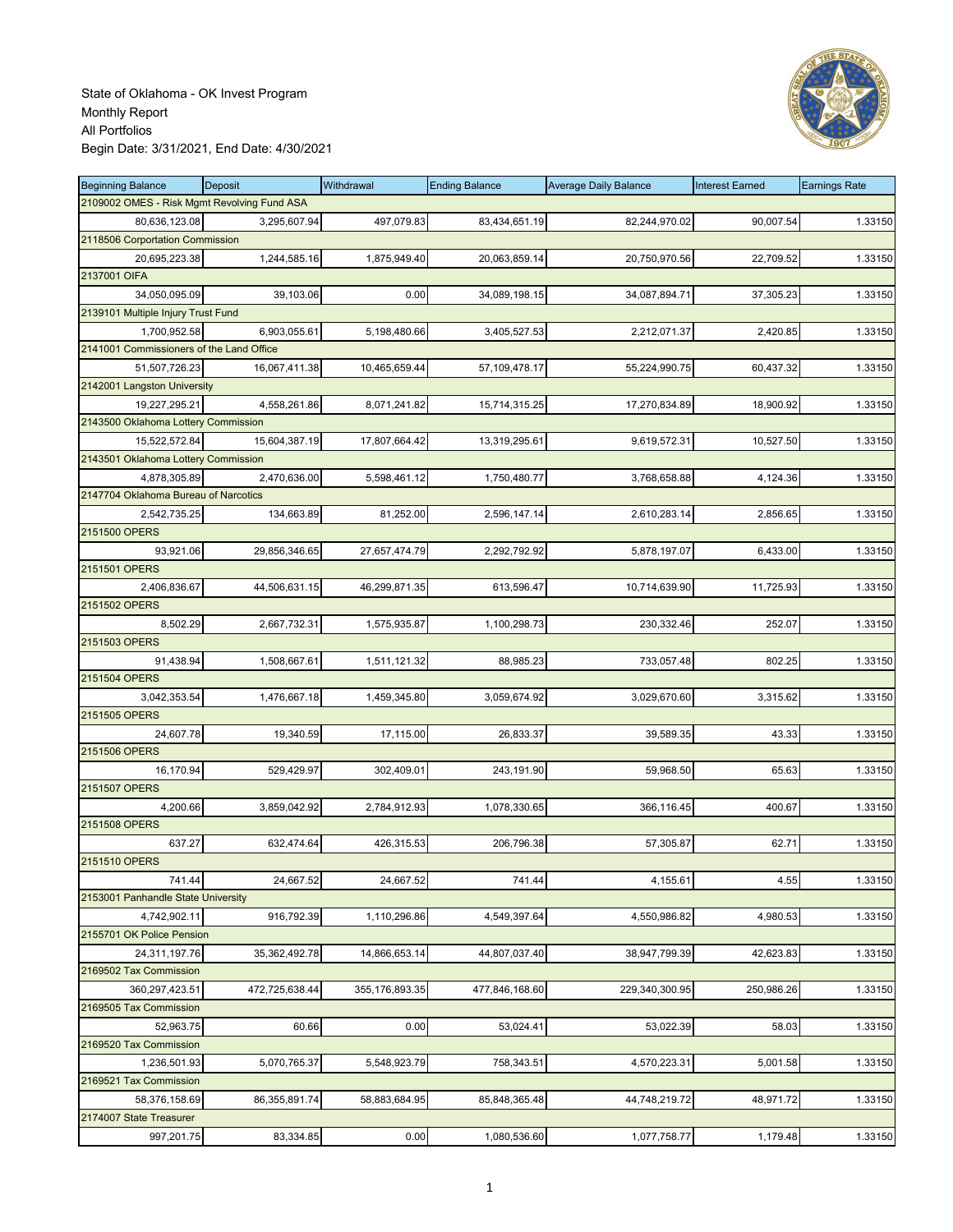| <b>Beginning Balance</b>                     | Deposit       | Withdrawal    | <b>Ending Balance</b> | <b>Average Daily Balance</b> | <b>Interest Earned</b> | <b>Earnings Rate</b> |
|----------------------------------------------|---------------|---------------|-----------------------|------------------------------|------------------------|----------------------|
| 2183006 DHS - CSED                           |               |               |                       |                              |                        |                      |
| 26,454,689.26                                | 12,384,643.78 | 8,946,427.66  | 29,892,905.38         | 27,029,669.22                | 29,580.83              | 1.33150              |
| 7200039 Oklahoma Boll Weevil Eradication     |               |               |                       |                              |                        |                      |
| 3,183,282.59                                 | 281,903.80    | 30,806.59     | 3,434,379.80          | 3,288,490.04                 | 3,598.87               | 1.33150              |
| 7200131 Department of Corrections            |               |               |                       |                              |                        |                      |
| 17,203,629.32                                | 631,642.73    | 548,304.85    | 17,286,967.20         | 17,274,872.77                | 18,905.34              | 1.33150              |
| 7200320 Department of Wildlife               |               |               |                       |                              |                        |                      |
| 4,229,041.70                                 | 3,921,447.53  | 3,949,948.14  | 4,200,541.09          | 4,693,548.01                 | 5,136.54               | 1.33150              |
| 7200359 OERB                                 |               |               |                       |                              |                        |                      |
| 12,888,347.28                                | 1,517,193.40  | 1,098,317.82  | 13,307,222.86         | 13,593,505.87                | 14,876.51              | 1.33150              |
| 7200370 OIFA                                 |               |               |                       |                              |                        |                      |
| 569,870.95                                   | 95,376.94     | 65,531.51     | 599,716.38            | 579,011.68                   | 633.66                 | 1.33150              |
| 7200391 Multiple Injury Trust Fund           |               |               |                       |                              |                        |                      |
| 77,848.51                                    | 150,160.44    | 90,880.43     | 137,128.52            | 194,758.20                   | 213.14                 | 1.33150              |
| 7200410 Commissioners of the Land Office     |               |               |                       |                              |                        |                      |
| 2,125,035.03                                 | 16,771.75     | 22,185.20     | 2,119,621.58          | 2,131,968.94                 | 2,333.19               | 1.33150              |
| 7200435 Oklahoma Lottery Commission          |               |               |                       |                              |                        |                      |
| 20,002,522.05                                | 13,547,597.14 | 11,859,170.49 | 21,690,948.70         | 24,667,380.42                | 26,995.58              | 1.33150              |
| 7200515 OPERS                                |               |               |                       |                              |                        |                      |
| 383,928.76                                   | 550,591.27    | 698,271.27    | 236,248.76            | 547,422.94                   | 599.09                 | 1.33150              |
| 7200557 Oklahoma Police Pension              |               |               |                       |                              |                        |                      |
| 0.00                                         | 198.809.82    | 198,809.82    | 0.00                  | 8,120.35                     | 8.89                   | 1.33150              |
| 7200588 Real Estate Commission               |               |               |                       |                              |                        |                      |
| 989,435.40                                   | 213,360.23    | 100,046.78    | 1,102,748.85          | 1,104,227.32                 | 1,208.45               | 1.33150              |
| 7200830 Department of Human Services         |               |               |                       |                              |                        |                      |
| 54,031.95                                    | 1,061.88      | 0.00          | 55,093.83             | 54,591.77                    | 59.74                  | 1.33150              |
| 7201825 University Hospitals Authority       |               |               |                       |                              |                        |                      |
| 5,672,226.05                                 | 5,479.60      | 767,180.11    | 4,910,525.54          | 5,039,796.48                 | 5,515.47               | 1.33150              |
| 7205090 OMES Risk Management Division/DSC    |               |               |                       |                              |                        |                      |
| 56,199,880.58                                | 3,557,744.44  | 1,084,633.97  | 58,672,991.05         | 57,326,064.04                | 62,736.70              | 1.33150              |
| 7205131 Department of Corrections            |               |               |                       |                              |                        |                      |
| 782,131.01                                   | 584,371.03    | 558,290.30    | 808,211.74            | 803,141.23                   | 878.94                 | 1.33150              |
| 7205204 JM Davis Arms & Historical Museum    |               |               |                       |                              |                        |                      |
| 5,696.40                                     | 1,306.52      | 0.00          | 7,002.92              | 6,699.37                     | 7.33                   | 1.33150              |
| 7205320 Department of Wildlife               |               |               |                       |                              |                        |                      |
| 885,976.54                                   | 83,281.92     |               |                       |                              | 994.39                 | 1.33150              |
| 7205359 Sustaining OK Energy Resources       |               | 27,931.73     | 941,326.73            | 908,629.41                   |                        |                      |
| 6,056,337.76                                 | 101,589.76    | 48,641.37     |                       | 6,102,836.07                 | 6,678.84               |                      |
| 7205435 Oklahoma Lottery Commission          |               |               | 6,109,286.15          |                              |                        | 1.33150              |
|                                              |               |               |                       |                              |                        |                      |
| 130,110.09                                   | 10,719.38     | 1,085.00      | 139,744.47            | 138,032.66                   | 151.06                 | 1.33150              |
| 7205515 OPERS                                |               |               |                       |                              |                        |                      |
| 424,658.57                                   | 50,645.98     | 300,190.95    | 175,113.60            | 301,710.83                   | 330.19                 | 1.33150              |
| 7205563 OK Bd for Private Vocational Schools |               |               |                       |                              |                        |                      |
| 55,402.81                                    | 2,187.48      | 16,531.54     | 41,058.75             | 50,591.24                    | 55.37                  | 1.33150              |
| 7205630 Oklahoma Department of Securities    |               |               |                       |                              |                        |                      |
| 943,181.02                                   | 1,585.09      | 4,714.20      | 940.051.91            | 941,784.75                   | 1,030.67               | 1.33150              |
| 7205807 Oklahoma Health Care Authority       |               |               |                       |                              |                        |                      |
| 4,747,873.56                                 | 39,726,413.45 | 38,579,396.32 | 5,894,890.69          | 23,538,143.31                | 25,759.76              | 1.33150              |
| 7210270 State Election Board                 |               |               |                       |                              |                        |                      |
| 3,799,817.36                                 | 4,366.47      | 33,320.12     | 3,770,863.71          | 3,782,917.12                 | 4,139.96               | 1.33150              |
| 7210320 Department of Wildlife               |               |               |                       |                              |                        |                      |
| 7,498,540.31                                 | 105,041.71    | 145,129.88    | 7,458,452.14          | 7,501,163.71                 | 8,209.15               | 1.33150              |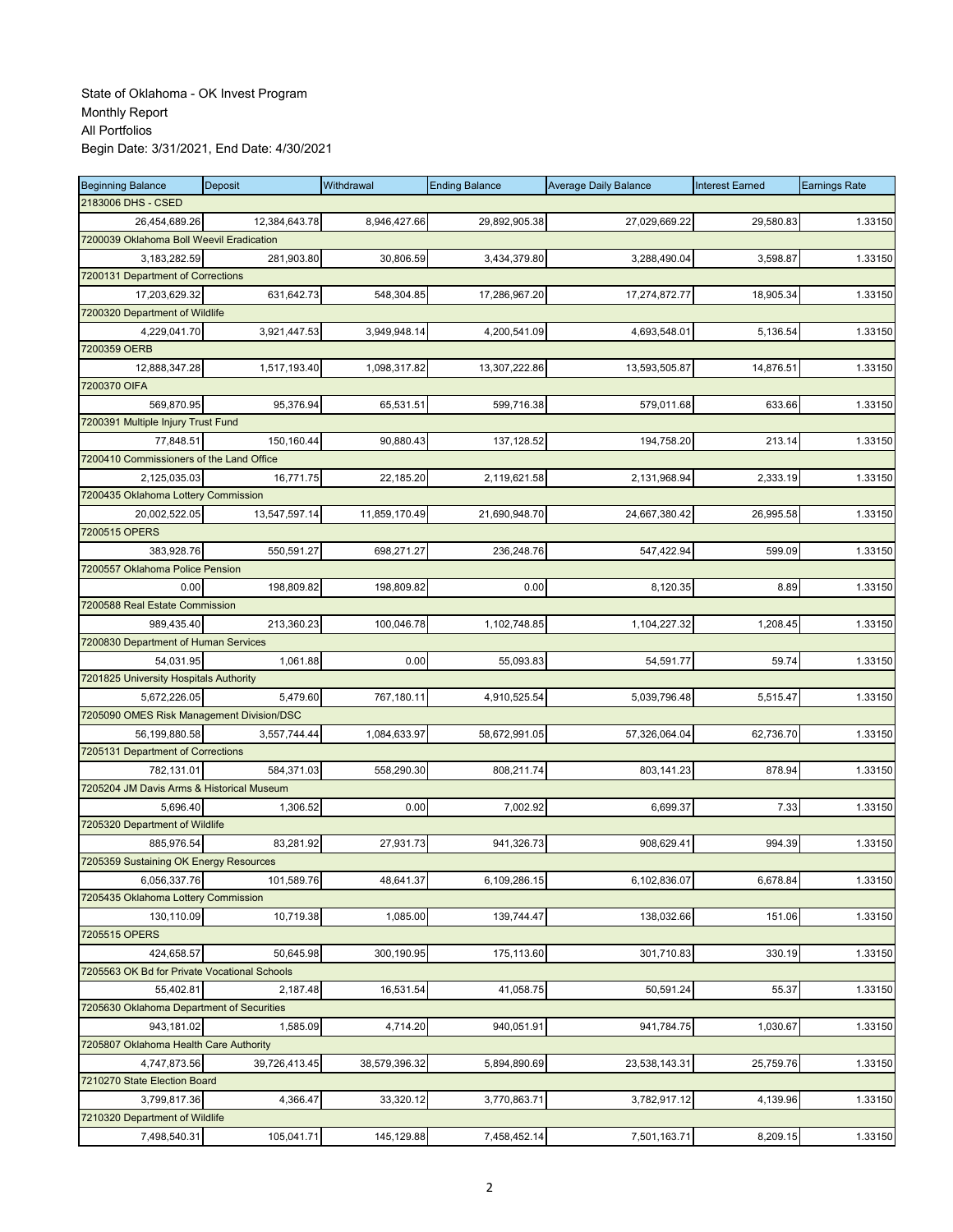| <b>Beginning Balance</b>                          | Deposit      | Withdrawal   | <b>Ending Balance</b> | <b>Average Daily Balance</b> | <b>Interest Earned</b> | <b>Earnings Rate</b> |
|---------------------------------------------------|--------------|--------------|-----------------------|------------------------------|------------------------|----------------------|
| 7210350 Oklahoma Historical Society               |              |              |                       |                              |                        |                      |
| 29.16                                             | 0.03         | 0.00         | 29.19                 | 29.19                        | 0.03                   | 1.33150              |
| 7210400 Office of Juvenile Affairs                |              |              |                       |                              |                        |                      |
| 20,537.97                                         | 23.52        | 0.00         | 20,561.49             | 20,560.71                    | 22.50                  | 1.33150              |
| 7210410 Commissioners of the Land Office          |              |              |                       |                              |                        |                      |
| 131,185.88                                        | 150.24       | 0.00         | 131,336.12            | 131,331.11                   | 143.73                 | 1.33150              |
| 7210515 OPERS                                     |              |              |                       |                              |                        |                      |
| 123,148.77                                        | 11,095.92    | 0.00         | 134,244.69            | 128,732.08                   | 140.88                 | 1.33150              |
| 7210570 State Board of Licensure for Professional |              |              |                       |                              |                        |                      |
| 366,925.78                                        | 420.23       | 0.00         | 367,346.01            | 367,332.00                   | 402.00                 | 1.33150              |
| 7210588 Real Estate Commission                    |              |              |                       |                              |                        |                      |
| 317,543.84                                        | 37,380.16    | 0.00         | 354,924.00            | 346,273.92                   | 378.96                 | 1.33150              |
| 7215270 State of Oklahoma Election Board          |              |              |                       |                              |                        |                      |
| 10,080,286.56                                     | 9,595.66     | 44,198.38    | 10,045,683.84         | 10,060,712.67                | 11,010.28              | 1.33150              |
| 7215320 Department of Wildlife                    |              |              |                       |                              |                        |                      |
| 3,737,826.60                                      | 25,427.87    | 0.00         | 3,763,254.47          | 3,754,650.04                 | 4,109.03               | 1.33150              |
| 7215566 Tourism & Recreation Department           |              |              |                       |                              |                        |                      |
| 4,202,699.71                                      | 3,527,536.59 | 2,784,306.93 | 4,945,929.37          | 4,365,032.72                 | 4,777.02               | 1.33150              |
| 7215585 Department of Public Safety               |              |              |                       |                              |                        |                      |
| 451,135.99                                        | 4.997.67     | 81,396.95    | 374,736.71            | 404,680.54                   | 442.88                 | 1.33150              |
| 7215670 JD McCarty Center                         |              |              |                       |                              |                        |                      |
| 899,967.16                                        | 1,134.38     | 0.00         | 901,101.54            | 901,017.06                   | 986.06                 | 1.33150              |
| 7215825 University Hospitals Authority            |              |              |                       |                              |                        |                      |
| 2,317,273.11                                      | 7,717.94     | 0.00         | 2,324,991.05          | 2,320,398.84                 | 2.539.41               | 1.33150              |
| 7216805 Department of Rehabilitation Services     |              |              |                       |                              |                        |                      |
| 746,289.48                                        | 5,992.04     | 12,500.00    | 739,781.52            | 750,049.12                   | 820.84                 | 1.33150              |
| 7220090 OSF Building Project Fund                 |              |              |                       |                              |                        |                      |
| 0.42                                              | 0.00         | 0.00         | 0.42                  | 0.42                         | 0.00                   | 1.33150              |
| 7220320 Dept of Wildlife Conservation             |              |              |                       |                              |                        |                      |
| 4,646,968.47                                      | 263,958.61   | 4,500.00     | 4,906,427.08          | 4,785,700.34                 | 5,237.39               | 1.33150              |
| 7220585 Department of Public Safety               |              |              |                       |                              |                        |                      |
| 5,013,612.40                                      | 1,011,317.81 | 24,611.36    | 6,000,318.85          | 5, 177, 738.02               | 5,666.43               | 1.33150              |
| 7220830 Department of Human Services              |              |              |                       |                              |                        |                      |
| 13,661.76                                         | 15.65        | 0.00         | 13,677.41             | 13,676.89                    | 14.97                  | 1.33150              |
| 7225040 Department of Agriculture                 |              |              |                       |                              |                        |                      |
| 360,819.03                                        | 47,564.59    | 59,525.00    | 348,858.62            | 356,022.33                   | 389.62                 | 1.33150              |
| 7225830 Department of Human Services              |              |              |                       |                              |                        |                      |
| 150,731.45                                        | 61,585.71    | 0.00         | 212,317.16            | 166,357.39                   | 182.06                 | 1.33150              |
| 7230220 Oklahoma Crime Victims Compensation       |              |              |                       |                              |                        |                      |
| 2,354,616.23                                      | 774,938.12   | 1,026,266.24 | 2,103,288.11          | 1,960,640.48                 | 2,145.69               | 1.33150              |
| 7230345 Department of Transportation              |              |              |                       |                              |                        |                      |
| 4,075,880.03                                      | 8,547,462.00 | 114.52       | 12,623,227.51         | 11,998,006.97                | 13,130.42              | 1.33150              |
| 7230695 Tax Commission                            |              |              |                       |                              |                        |                      |
| 520,151.00                                        | 20,470.92    | 0.00         | 540,621.92            | 535,834.33                   | 586.41                 | 1.33150              |
| 7230807 Health Care Authority                     |              |              |                       |                              |                        |                      |
| 35,629.65                                         | 5,597,275.00 | 5,615,410.30 | 17,494.35             | 2,097,424.49                 | 2,295.39               | 1.33150              |
| 7235605 Regents for Higher Education              |              |              |                       |                              |                        |                      |
| 71,596.04                                         | 750,148.01   | 421,857.00   | 399,887.05            | 367,967.48                   | 402.70                 | 1.33150              |
| 7240807 Health Care Authority                     |              |              |                       |                              |                        |                      |
| 13,776,515.06                                     | 15,777.71    | 0.00         | 13,792,292.77         | 13,791,766.85                | 15,093.48              | 1.33150              |
| 7244090 OMES Dept of Central Services             |              |              |                       |                              |                        |                      |
| 1,432,328.66                                      | 326,318.83   | 340,432.37   | 1,418,215.12          | 1,376,183.72                 | 1,506.07               | 1.33150              |
|                                                   |              |              |                       |                              |                        |                      |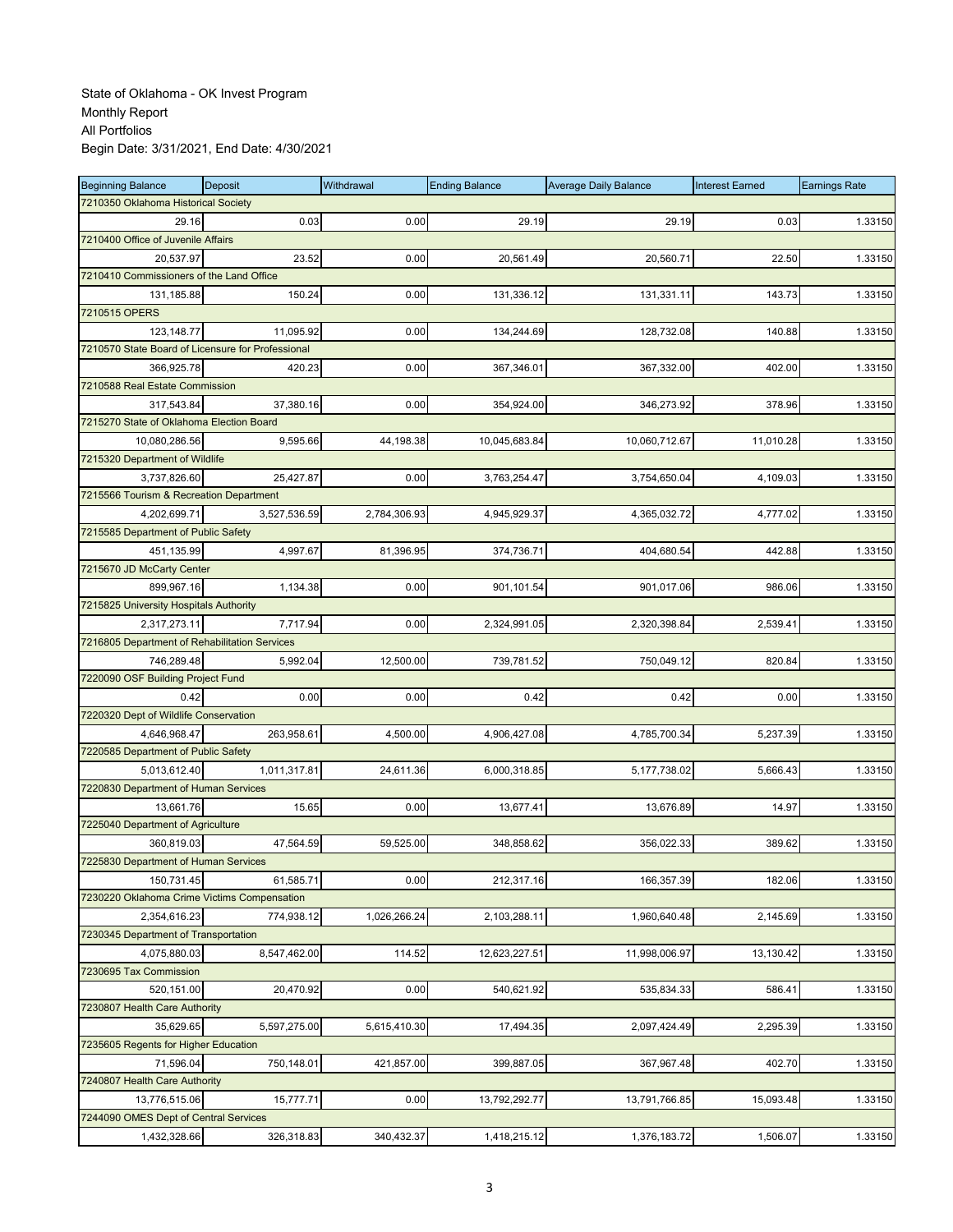| <b>Beginning Balance</b>                     | Deposit                                            | Withdrawal    | <b>Ending Balance</b> | <b>Average Daily Balance</b> | <b>Interest Earned</b> | <b>Earnings Rate</b> |
|----------------------------------------------|----------------------------------------------------|---------------|-----------------------|------------------------------|------------------------|----------------------|
| 7245807 Health Care Authority                |                                                    |               |                       |                              |                        |                      |
| 16,743,584.32                                | 7,793,380.18                                       | 10,235,218.59 | 14,301,745.91         | 16,669,562.08                | 18,242.89              | 1.33150              |
| 7255090 Department of Central Services       |                                                    |               |                       |                              |                        |                      |
| 1,157,340.05                                 | 1,551.10                                           | 0.00          | 1,158,891.15          | 1,158,794.45                 | 1,268.17               | 1.33150              |
| 7255585 Oklahoma Dept of Public Safety       |                                                    |               |                       |                              |                        |                      |
| 22,313.18                                    | 25.55                                              | 0.00          | 22,338.73             | 22,337.88                    | 24.45                  | 1.33150              |
| 7260090 OMES Risk Management Division        |                                                    |               |                       |                              |                        |                      |
| 5,610,989.79                                 | 7,142.79                                           | 5,542.72      | 5,612,589.86          | 5,615,680.27                 | 6,145.71               | 1.33150              |
| 7265090 Risk Management Fund                 |                                                    |               |                       |                              |                        |                      |
| 251,049.97                                   | 233,237.26                                         | 295,547.18    | 188,740.05            | 215,788.51                   | 236.16                 | 1.33150              |
| 7275740 OST - SEED                           |                                                    |               |                       |                              |                        |                      |
| 25,162.54                                    | 29.29                                              | 549.85        | 24,641.98             | 24,989.24                    | 27.35                  | 1.33150              |
| 7280090 OMES DCS Property Distribution       |                                                    |               |                       |                              |                        |                      |
| 801,546.54                                   | 3,933.55                                           | 72,339.82     | 733,140.27            | 766,252.54                   | 838.57                 | 1.33150              |
| 7280131 Department of Corrections            |                                                    |               |                       |                              |                        |                      |
| 5,220,477.33                                 | 3,326,242.35                                       | 2,021,675.70  | 6,525,043.98          | 6,314,339.07                 | 6,910.31               | 1.33150              |
| 7280345 Department of Transportation         |                                                    |               |                       |                              |                        |                      |
| 1,386,780.09                                 | 408.938.11                                         | 905,519.92    | 890,198.28            | 1,429,900.58                 | 1,564.86               | 1.33150              |
| 7285345 Department of Transportation         |                                                    |               |                       |                              |                        |                      |
| 178,191,103.43                               | 9,491,179.67                                       | 11,030,104.05 | 176,652,179.05        | 180,618,258.09               | 197,665.65             | 1.33150              |
| 7295090 Emergency & Transportation           |                                                    |               |                       |                              |                        |                      |
| 4,790,771.95                                 | 61,000.00                                          | 575,000.00    | 4,276,771.95          | 4,283,571.95                 | 4,687.87               | 1.33150              |
| 7296150 University of Science & Arts         |                                                    |               |                       |                              |                        |                      |
| 41.46                                        | 0.05                                               | 0.00          | 41.51                 | 41.51                        | 0.05                   | 1.33150              |
| 7303000 Tobacco Litigation Escrow Fund       |                                                    |               |                       |                              |                        |                      |
| 30,061.60                                    |                                                    |               |                       |                              |                        |                      |
|                                              | 34.43                                              | 0.00          | 30,096.03             | 30,094.88                    | 32.94                  | 1.33150              |
| 7360566 Tourism & Recreation Department      |                                                    |               |                       |                              |                        |                      |
| 6,474,231.84                                 | 14,105.30                                          | 0.00          | 6,488,337.14          | 6,488,090.13                 | 7,100.46               | 1.33150              |
| 7401105 OCIA NACEA Construction Series 2018B |                                                    |               |                       |                              |                        |                      |
| 5,427,806.39                                 | 6,858.29                                           | 0.00          | 5,434,664.68          | 5,434,436.07                 | 5,947.36               | 1.33150              |
|                                              | 7403292 Oklahoma Department of Environmental Quali |               |                       |                              |                        |                      |
| 288,613.67                                   | 330.55                                             | 0.00          | 288,944.22            | 288,933.20                   | 316.20                 | 1.33150              |
| 7405220 District Attorneys Council           |                                                    |               |                       |                              |                        |                      |
| 4,314,024.62                                 | 5,105.07                                           | 203,127.54    | 4,116,002.15          | 4,279,744.46                 | 4,683.68               | 1.33150              |
| 7408105 OCIA                                 |                                                    |               |                       |                              |                        |                      |
| 539,294.73                                   | 677.28                                             | 538,155.73    | 1,816.28              | 450,256.81                   | 492.75                 | 1.33150              |
| 7409105 OCIA NACEA Revenue Series 2018B      |                                                    |               |                       |                              |                        |                      |
| 155.63                                       | 88,991.11                                          | 88,961.35     | 185.39                | 29,838.18                    | 32.65                  | 1.33150              |
|                                              | 7411105 OCIA Capitol Repair Revenue Series 2018C   |               |                       |                              |                        |                      |
| 436,842.07                                   | 436,190.36                                         | 435,673.96    | 437,358.47            | 408,296.33                   | 446.83                 | 1.33150              |
| 7412105 OCIA                                 |                                                    |               |                       |                              |                        |                      |
| 1,255,892.82                                 | 1,254,264.67                                       | 1,252,687.50  | 1,257,469.99          | 1,215,661.17                 | 1,330.40               | 1.33150              |
| 7415105 OCIA DOC Construction Series 2018D   |                                                    |               |                       |                              |                        |                      |
| 49,680,081.63                                | 54,674.38                                          | 3,823,030.27  | 45,911,725.74         | 47,685,417.16                | 52,186.14              | 1.33150              |
| 7416000 OSF - Oil Overcharge                 |                                                    |               |                       |                              |                        |                      |
| 292,135.51                                   | 334.57                                             | 0.00          | 292,470.08            | 292,458.93                   | 320.06                 | 1.33150              |
| 7416105 OCIA DOC Revenue Series 2018D        |                                                    |               |                       |                              |                        |                      |
| 752,545.12                                   | 751,412.75                                         | 750,467.71    | 753,490.16            | 678,411.89                   | 742.44                 | 1.33150              |
| 7416160 Department of Commerce               |                                                    |               |                       |                              |                        |                      |
| 3,032,576.94                                 | 8,027.49                                           | 0.00          | 3,040,604.43          | 3,038,209.73                 | 3,324.97               | 1.33150              |
| 7419105 OCIA                                 |                                                    |               |                       |                              |                        |                      |
| 696,977.95                                   | 354,429.02                                         | 1,006,764.59  | 44,642.38             | 714,106.80                   | 781.51                 | 1.33150              |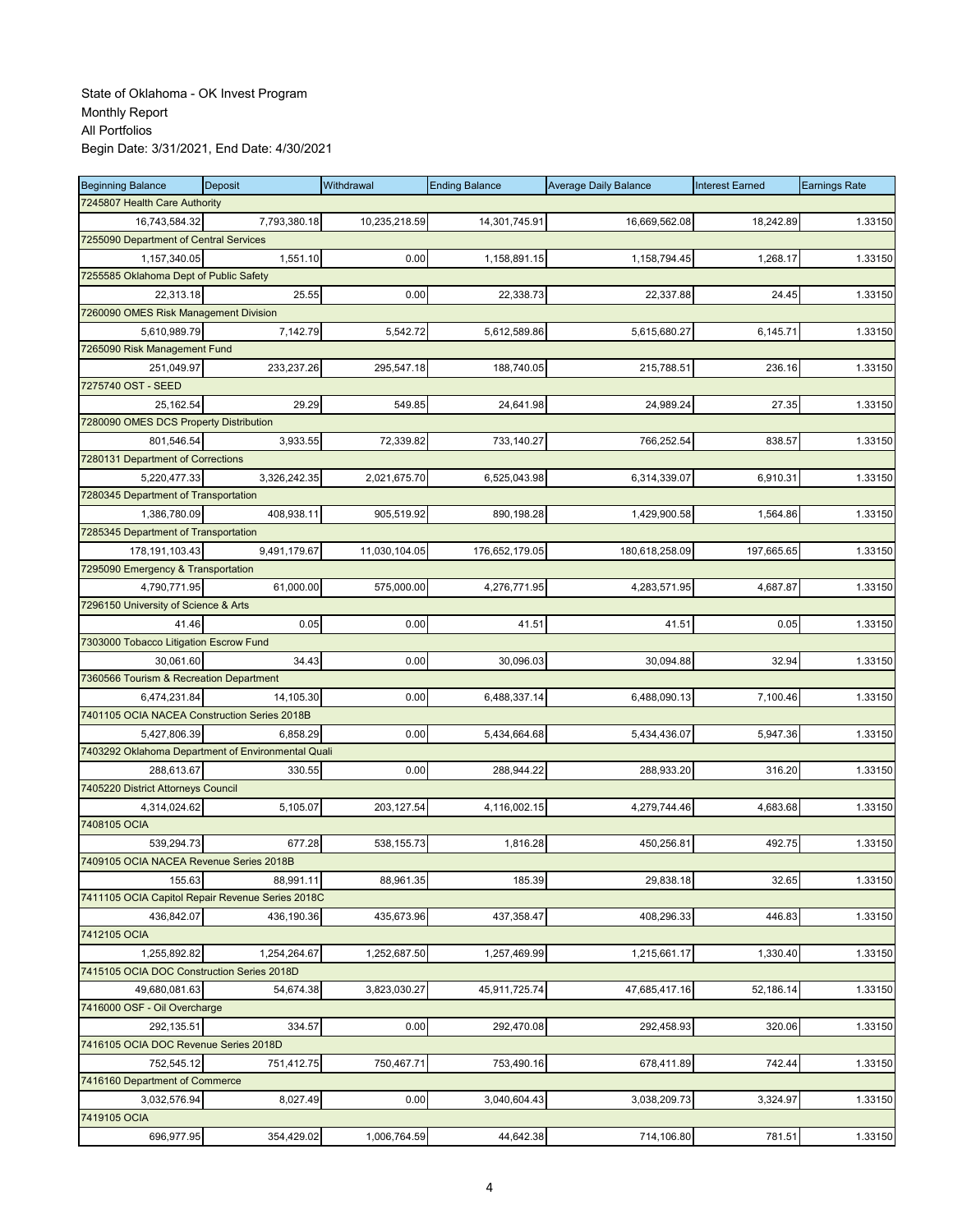| <b>Beginning Balance</b>                         | Deposit      | Withdrawal    | <b>Ending Balance</b> | <b>Average Daily Balance</b> | <b>Interest Earned</b> | <b>Earnings Rate</b> |
|--------------------------------------------------|--------------|---------------|-----------------------|------------------------------|------------------------|----------------------|
| 7420105 OCIA                                     |              |               |                       |                              |                        |                      |
| 5,410,329.79                                     | 6,196.24     | 0.00          | 5,416,526.03          | 5,416,319.49                 | 5,927.53               | 1.33150              |
| 7424105 OCIA                                     |              |               |                       |                              |                        |                      |
| 300.47                                           | 211,159.04   | 211,072.92    | 386.59                | 176,277.82                   | 192.92                 | 1.33150              |
| 7426000 OSF - Oil Overcharge                     |              |               |                       |                              |                        |                      |
| 2,440,941.46                                     | 2,795.52     | 0.00          | 2,443,736.98          | 2,443,643.80                 | 2,674.28               | 1.33150              |
| 7426160 Department of Commerce                   |              |               |                       |                              |                        |                      |
| 13,927,263.30                                    | 75,067.81    | 0.00          | 14,002,331.11         | 13,997,705.42                | 15,318.86              | 1.33150              |
| 7427105 OCIA-Revenue Series 2019B                |              |               |                       |                              |                        |                      |
| 12,214,301.38                                    | 15,795.07    | 1,998,197.52  | 10,231,898.93         | 11,563,504.11                | 12,654.91              | 1.33150              |
| 7428105 OCIA Endowed Chairs Fund                 |              |               |                       |                              |                        |                      |
| 959,116.53                                       | 1,204.52     | 957,090.88    | 3,230.17              | 800,765.75                   | 876.34                 | 1.33150              |
| 7430010 Oklahoma State University                |              |               |                       |                              |                        |                      |
| 1,634,882.42                                     | 4,101,426.44 | 3,845,684.95  | 1,890,623.91          | 1,725,196.87                 | 1,888.03               | 1.33150              |
| 7430011 Oklahoma State University                |              |               |                       |                              |                        |                      |
| 2,287,014.00                                     | 489,571.81   | 1,251,424.83  | 1,525,160.98          | 1,858,590.73                 | 2,034.01               | 1.33150              |
| 7430012 Oklahoma State University                |              |               |                       |                              |                        |                      |
| 1,698,659.99                                     | 996,983.25   | 1,023,522.94  | 1,672,120.30          | 1,677,466.15                 | 1,835.79               | 1.33150              |
| 7430013 Oklahoma State University                |              |               |                       |                              |                        |                      |
| 1,443,278.30                                     | 172.85       | 197,828.54    | 1,245,622.61          | 1,373,107.79                 | 1,502.71               | 1.33150              |
| 7430014 Oklahoma State University                |              |               |                       |                              |                        |                      |
| 1,185,798.04                                     | 1,001,436.13 | 704,415.04    | 1,482,819.13          | 1,457,043.63                 | 1,594.56               | 1.33150              |
| 7430015 Oklahoma State University                |              |               |                       |                              |                        |                      |
| 1,804,708.84                                     | 2,267.88     | 187,549.89    | 1,619,426.83          | 1,737,650.15                 | 1,901.66               | 1.33150              |
| 7430016 Oklahoma State University                |              |               |                       |                              |                        |                      |
| 250,316.08                                       | 286.68       | 0.00          | 250,602.76            | 250,593.20                   | 274.25                 | 1.33150              |
| 7430100 Cameron University                       |              |               |                       |                              |                        |                      |
| 915,057.16                                       | 125,108.26   | 117,753.25    | 922,412.17            | 885,130.22                   | 968.67                 | 1.33150              |
| 7430420 Langston University                      |              |               |                       |                              |                        |                      |
| 747,584.45                                       | 2,486,236.22 | 1,626,519.81  | 1,607,300.86          | 937,706.30                   | 1,026.21               | 1.33150              |
| 7430461 Rogers State College                     |              |               |                       |                              |                        |                      |
| 1,425,493.40                                     | 456,188.86   | 45,718.90     | 1,835,963.36          | 1,517,914.06                 | 1,661.18               | 1.33150              |
| 7430505 Northwestern Oklahoma State University   |              |               |                       |                              |                        |                      |
|                                                  |              | 65,488.64     |                       |                              |                        |                      |
| 191,809.64<br>7430530 Panhandle State University | 66,690.32    |               | 193,011.32            | 177,662.82                   | 194.43                 | 1.33150              |
| 2,821.87                                         | 59,497.78    | 46,076.70     | 16,242.95             | 16,697.83                    | 18.27                  | 1.33150              |
| 7430665 Southwestern Oklahoma State University   |              |               |                       |                              |                        |                      |
|                                                  |              |               |                       |                              |                        |                      |
| 1,570,062.11<br>7430760 University of Oklahoma   | 607,738.43   | 185,113.76    | 1,992,686.78          | 1,541,692.82                 | 1,687.20               | 1.33150              |
| 29,569,536.92                                    | 1,681,247.72 | 12,440,455.60 | 18,810,329.04         | 27,370,815.43                | 29,954.17              | 1.33150              |
| 7430770 OUHSC                                    |              |               |                       |                              |                        |                      |
| 79,480,407.27                                    | 2,451,911.39 | 6,196,089.90  | 75,736,228.76         | 79, 143, 437.54              | 86,613.28              | 1.33150              |
| 7430773 Oklahoma State University                |              |               |                       |                              |                        |                      |
|                                                  |              |               |                       |                              |                        |                      |
| 1,558,618.61                                     | 1,356,111.24 | 1,550,574.60  | 1,364,155.25          | 1,560,007.90                 | 1,707.25               | 1.33150              |
| 7434105 OCIA                                     |              |               |                       |                              |                        |                      |
| 67,804.67                                        | 210,593.44   | 188,908.34    | 89,489.77             | 103,959.78                   | 113.77                 | 1.33150              |
| 7436000 OSF - Oil Overcharge                     |              |               |                       |                              |                        |                      |
| 2,677.18                                         | 3.07         | 0.00          | 2,680.25              | 2,680.15                     | 2.93                   | 1.33150              |
| 7436105 OCIA                                     |              |               |                       |                              |                        |                      |
| 619.83                                           | 224,807.63   | 224,599.48    | 827.98                | 105,634.13                   | 115.60                 | 1.33150              |
| 7437105 OCIA                                     |              |               |                       |                              |                        |                      |
| 29,510,936.25                                    | 24,045.01    | 1,132,393.11  | 28,402,588.15         | 28,933,112.91                | 31,663.92              | 1.33150              |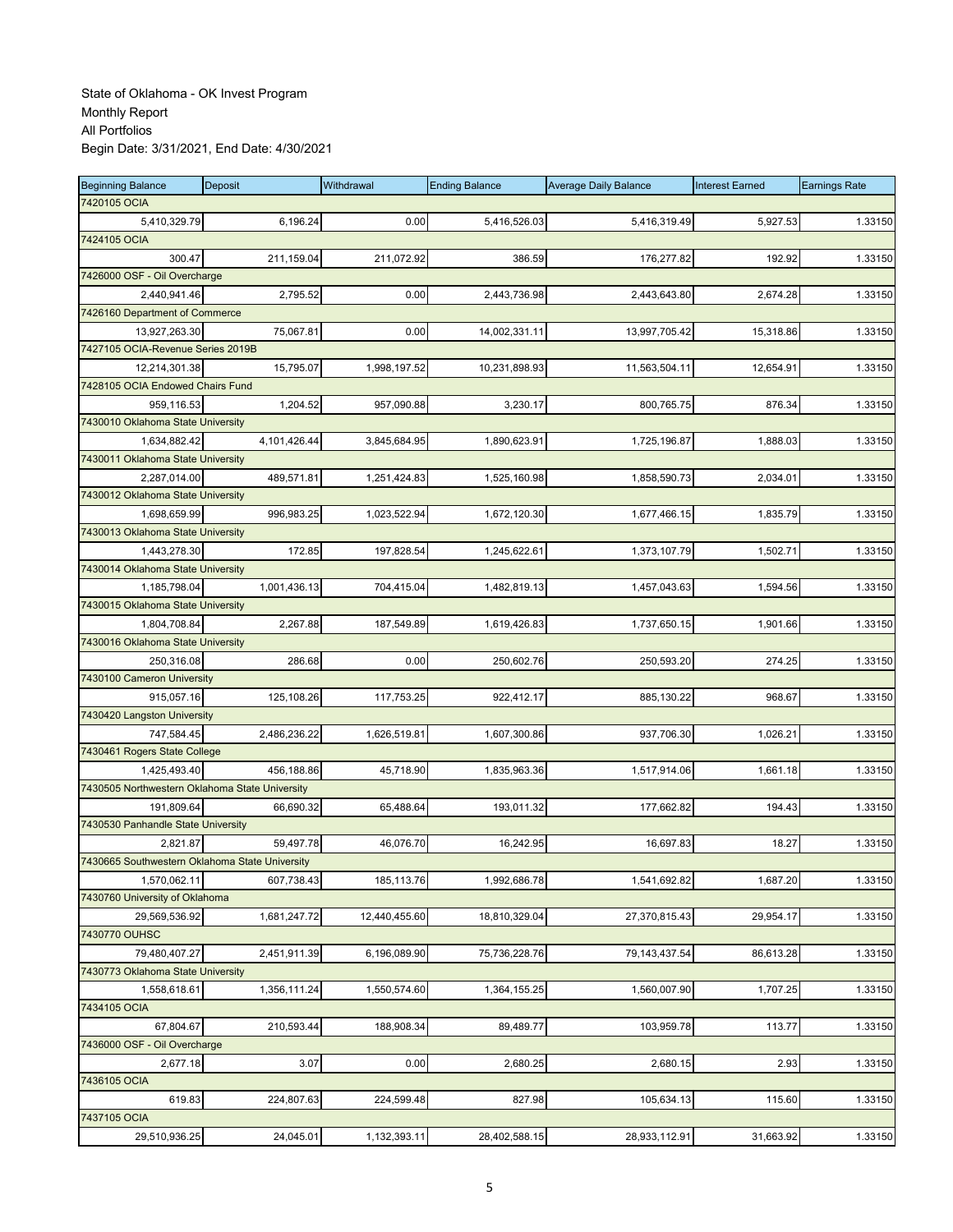| <b>Beginning Balance</b>                 | Deposit          | Withdrawal   | <b>Ending Balance</b> | <b>Average Daily Balance</b> | <b>Interest Earned</b> | <b>Earnings Rate</b> |
|------------------------------------------|------------------|--------------|-----------------------|------------------------------|------------------------|----------------------|
| 7438105 OCIA                             |                  |              |                       |                              |                        |                      |
| 378,614.37                               | 377,997.56       | 377,550.00   | 379,061.93            | 353,877.01                   | 387.28                 | 1.33150              |
| 7439105 2020A OCIA                       |                  |              |                       |                              |                        |                      |
| 1,402,026.61                             | 1,400,078.26     | 1,398,166.67 | 1,403,938.20          | 1,310,663.37                 | 1,434.37               | 1.33150              |
| 7442105 OCIA                             |                  |              |                       |                              |                        |                      |
| 1,149,249.92                             | 1,147,760.87     | 1,146,317.62 | 1,150,693.17          | 1,074,223.89                 | 1,175.61               | 1.33150              |
| 7443105 OCIA                             |                  |              |                       |                              |                        |                      |
| 130,932.25                               | 530,257.62       | 419,945.83   | 241,244.04            | 279,430.17                   | 305.80                 | 1.33150              |
| 7444105 OCIA 2017C Series                |                  |              |                       |                              |                        |                      |
| 0.00                                     | 132,522.24       | 132,483.08   | 39.16                 | 30,950.57                    | 33.87                  | 1.33150              |
| 7444835 Water Resources Board            |                  |              |                       |                              |                        |                      |
| 5,894,898.85                             | 952.27           | 26,807.71    | 5,869,043.41          | 5,885,548.30                 | 6,441.05               | 1.33150              |
| 7445105 Oklahoma Capital Improvement     |                  |              |                       |                              |                        |                      |
| 802,192.02                               | 800,996.20       | 800,047.92   | 803,140.30            | 749,772.16                   | 820.54                 | 1.33150              |
| 7445835 Water Resources Board            |                  |              |                       |                              |                        |                      |
| 2,714,515.78                             | 2,587.33         | 92,518.01    | 2,624,585.10          | 2,685,884.91                 | 2,939.39               | 1.33150              |
| 7447105 OCIA                             |                  |              |                       |                              |                        |                      |
| 64,817.71                                | 242,450.04       | 242,300.00   | 64,967.75             | 119,999.42                   | 131.33                 | 1.33150              |
| 7450105 OCIA Series 2020B                |                  |              |                       |                              |                        |                      |
| 987,977.69                               | 986,726.51       | 985,485.79   | 989,218.41            | 923,478.00                   | 1,010.64               | 1.33150              |
| 7451105 OCIA Series 2020B                |                  |              |                       |                              |                        |                      |
| 200,819,237.86                           | 229,990.55       | 0.00         | 201,049,228.41        | 201,041,562.06               | 220,016.58             | 1.33150              |
| 7452105 OCIA Series 2020D                |                  |              |                       |                              |                        |                      |
| 85.61                                    | 84,393.21        | 84,324.58    | 154.24                | 59,179.16                    | 64.76                  | 1.33150              |
| 7453105 OCIA Series 2020D                |                  |              |                       |                              |                        |                      |
| 15,493,901.59                            | 17,755.98        | 116,849.24   | 15,394,808.33         | 15,457,402.21                | 16,916.33              | 1.33150              |
| 7454105 OCIA Series 2020E                |                  |              |                       |                              |                        |                      |
| 269,441.97                               | 182,738.98       | 269,133.01   | 183,047.94            | 243,067.48                   | 266.01                 | 1.33150              |
| 7455105 OCIA                             |                  |              |                       |                              |                        |                      |
| 353,479.13                               | 352,938.69       | 352,520.84   | 353,896.98            | 342,132.36                   | 374.42                 | 1.33150              |
| 7455160 Department of Commerce           |                  |              |                       |                              |                        |                      |
| 414,589.36                               | 43,385.07        | 25.27        | 457,949.16            | 436,236.97                   | 477.41                 | 1.33150              |
| 7456105 OCIA Series 2020E                |                  |              |                       |                              |                        |                      |
| 45,864,158.16                            | 53,990.03        | 0.00         | 45,918,148.19         | 45,916,348.52                | 50,250.10              | 1.33150              |
| 7458105 OCIA Series 2020C                |                  |              |                       |                              |                        |                      |
| 92,196.80                                | 92,081.53        | 91,965.75    | 92,312.58             | 86,177.67                    | 94.31                  | 1.33150              |
| 7460100 Cameron University               |                  |              |                       |                              |                        |                      |
| 1,322,530.51                             | 1,534.14         | 73,398.40    | 1,250,666.25          | 1,316,673.67                 | 1,440.95               | 1.33150              |
| 7460760 University of Oklahoma           |                  |              |                       |                              |                        |                      |
| 169.109.94                               | 193.68           | 0.00         | 169,303.62            | 169,297.16                   | 185.28                 | 1.33150              |
| 7462105 OK Capital Improvement Authority |                  |              |                       |                              |                        |                      |
| 407,654.11                               | 408,760.32       | 407,645.83   | 408,768.60            | 381,555.06                   | 417.57                 | 1.33150              |
| 7464105 OCIA                             |                  |              |                       |                              |                        |                      |
| 9,645,318.71                             | 11,376.55        | 108,534.47   | 9,548,160.79          | 9,569,280.09                 | 10,472.46              | 1.33150              |
| 7470010 Oklahoma State University        |                  |              |                       |                              |                        |                      |
| 1,664,180.65                             | 1,906.01         | 0.00         | 1,666,086.66          | 1,666,023.13                 | 1,823.27               | 1.33150              |
| 7471835 Water Resources Board            |                  |              |                       |                              |                        |                      |
| 971,174.09                               | 42,929.94        | 76,066.50    | 938,037.53            | 959,436.32                   | 1.049.99               | 1.33150              |
| 7472835 Water Resources Board            |                  |              |                       |                              |                        |                      |
| 101,056,162.56                           | 40, 115, 735. 74 | 0.00         | 141,171,898.30        | 105,168,040.44               | 115,094.17             | 1.33150              |
| 7473835 Water Resources Board            |                  |              |                       |                              |                        |                      |
| 72,287,943.56                            | 86,260.00        | 7,680,150.06 | 64,694,053.50         | 69,269,899.87                | 75,807.84              | 1.33150              |
|                                          |                  |              |                       |                              |                        |                      |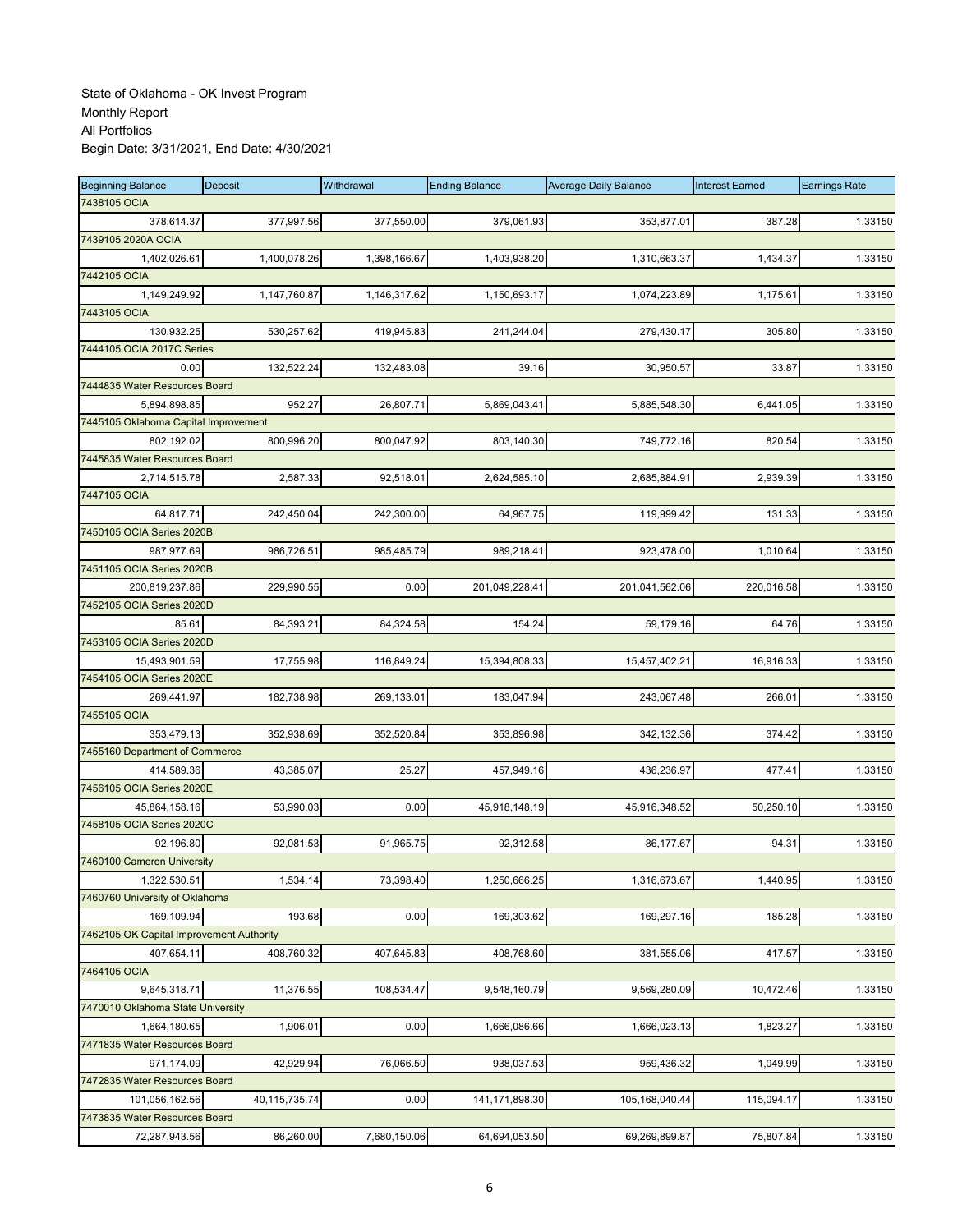| <b>Beginning Balance</b>                 | Deposit       | Withdrawal    | <b>Ending Balance</b> | <b>Average Daily Balance</b> | <b>Interest Earned</b> | <b>Earnings Rate</b> |
|------------------------------------------|---------------|---------------|-----------------------|------------------------------|------------------------|----------------------|
| 7475750 Tulsa Community College          |               |               |                       |                              |                        |                      |
| 6,006.37                                 | 6.88          | 0.00          | 6,013.25              | 6,013.02                     | 6.58                   | 1.33150              |
| 7476760 University of Oklahoma           |               |               |                       |                              |                        |                      |
| 11,841,521.26                            | 92,157.03     | 0.00          | 11,933,678.29         | 11,930,606.39                | 13,056.66              | 1.33150              |
| 7479010 Oklahoma State University        |               |               |                       |                              |                        |                      |
| 18,037,748.74                            | 21,456.22     | 463,949.93    | 17,595,255.03         | 17,939,663.05                | 19,632.87              | 1.33150              |
| 7481633 Oklahoma City Community College  |               |               |                       |                              |                        |                      |
| 0.03                                     | 0.00          | 0.00          | 0.03                  | 0.03                         | 0.00                   | 1.33150              |
| 7482105 OCIA                             |               |               |                       |                              |                        |                      |
| 27.32                                    | 3.05          | 27.32         | 3.05                  | 22.98                        | 0.03                   | 1.33150              |
| 7483633 OCCC 2010 Bond                   |               |               |                       |                              |                        |                      |
| 0.06                                     | 0.00          | 0.00          | 0.06                  | 0.06                         | 0.00                   | 1.33150              |
| 7485010 Oklahoma State University        |               |               |                       |                              |                        |                      |
| 316,769.77                               | 365.64        | 22,905.46     | 294,229.95            | 314,704.22                   | 344.41                 | 1.33150              |
| 7486010 Oklahoma State University        |               |               |                       |                              |                        |                      |
| 1,081.15                                 | 1.33          | 0.00          | 1,082.48              | 1,082.44                     | 1.18                   | 1.33150              |
| 7487010 Oklahoma State University        |               |               |                       |                              |                        |                      |
| 581,357.00                               | 679.52        | 0.00          | 582,036.52            | 582,013.87                   | 636.95                 | 1.33150              |
| 7488010 Oklahoma State University        |               |               |                       |                              |                        |                      |
| 946,338.99                               | 1,083.81      | 0.00          | 947,422.80            | 947,386.67                   | 1,036.80               | 1.33150              |
| 7488105 OCIA                             |               |               |                       |                              |                        |                      |
| 13,626.70                                | 19,156.48     | 19,135.68     | 13,647.50             | 14,878.14                    | 16.28                  | 1.33150              |
| 7490010Oklahoma State University         |               |               |                       |                              |                        |                      |
| 47.838.82                                | 54.79         | 0.00          | 47,893.61             | 47,891.78                    | 52.41                  | 1.33150              |
| 7490013Oklahoma State University         |               |               |                       |                              |                        |                      |
| 21,699.39                                | 24.85         | 0.00          | 21,724.24             | 21,723.41                    | 23.77                  | 1.33150              |
| 7490015Oklahoma State University         |               |               |                       |                              |                        |                      |
| 50,851.91                                | 56,604.02     | 39,480.00     | 67,975.93             | 100,873.99                   | 110.39                 | 1.33150              |
| 7490270 Oklahoma State Election Board    |               |               |                       |                              |                        |                      |
| 1,534,629.38                             | 1,757.55      | 1,503,619.51  | 32,767.42             | 1,436,087.04                 | 1,571.63               | 1.33150              |
| 7490760 University of Oklahoma           |               |               |                       |                              |                        |                      |
| 983,304.83                               | 20,335,993.98 | 11,932,539.70 | 9,386,759.11          | 6,959,142.43                 | 7,615.97               | 1.33150              |
| 7490773Oklahoma State University         |               |               |                       |                              |                        |                      |
| 57,088.24                                | 106.57        | 0.00          | 57,194.81             | 57,191.26                    | 62.59                  | 1.33150              |
| 7491220 District Attorneys Council       |               |               |                       |                              |                        |                      |
| 4,373,401.73                             | 5,150.41      | 207,774.69    | 4,170,777.45          | 4,329,853.32                 | 4,738.52               | 1.33150              |
| 7510410 Commissioners of the Land Office |               |               |                       |                              |                        |                      |
| 799,693.52                               | 0.00          | 0.00          | 799,693.52            | 799,693.52                   | 875.17                 | 1.33150              |
| 7511410 Commissioners of the Land Office |               |               |                       |                              |                        |                      |
| 1,366,348.49                             | 693,944.74    | 657,850.79    | 1,402,442.44          | 1,550,722.19                 | 1,697.08               | 1.33150              |
| 7519410 Commissioners of the Land Office |               |               |                       |                              |                        |                      |
| 0.01                                     | 0.00          | 0.00          | 0.01                  | 0.01                         | 0.00                   | 1.33150              |
| 7600010 Oklahoma State University        |               |               |                       |                              |                        |                      |
| 5,608,590.04                             | 545,332.98    | 416,304.87    | 5,737,618.15          | 5,519,472.65                 | 6,040.42               | 1.33150              |
| 7600100 Cameron University               |               |               |                       |                              |                        |                      |
| 725,677.87                               | 67,378.61     | 29,870.98     | 763,185.50            | 719,622.34                   | 787.54                 | 1.33150              |
| 7600120 University of Central Oklahoma   |               |               |                       |                              |                        |                      |
| 3,136,330.39                             | 70,114.64     | 0.00          | 3,206,445.03          | 3,150,842.28                 | 3,448.23               | 1.33150              |
| 7600150 University of Science & Arts     |               |               |                       |                              |                        |                      |
| 594,304.44                               | 67,228.39     | 75,854.87     | 585,677.96            | 561,148.75                   | 614.11                 | 1.33150              |
| 7600230 East Central University          |               |               |                       |                              |                        |                      |
| 1,498,303.12                             | 67,472.76     | 89,546.05     | 1,476,229.83          | 1,445,850.81                 | 1,582.32               | 1.33150              |
|                                          |               |               |                       |                              |                        |                      |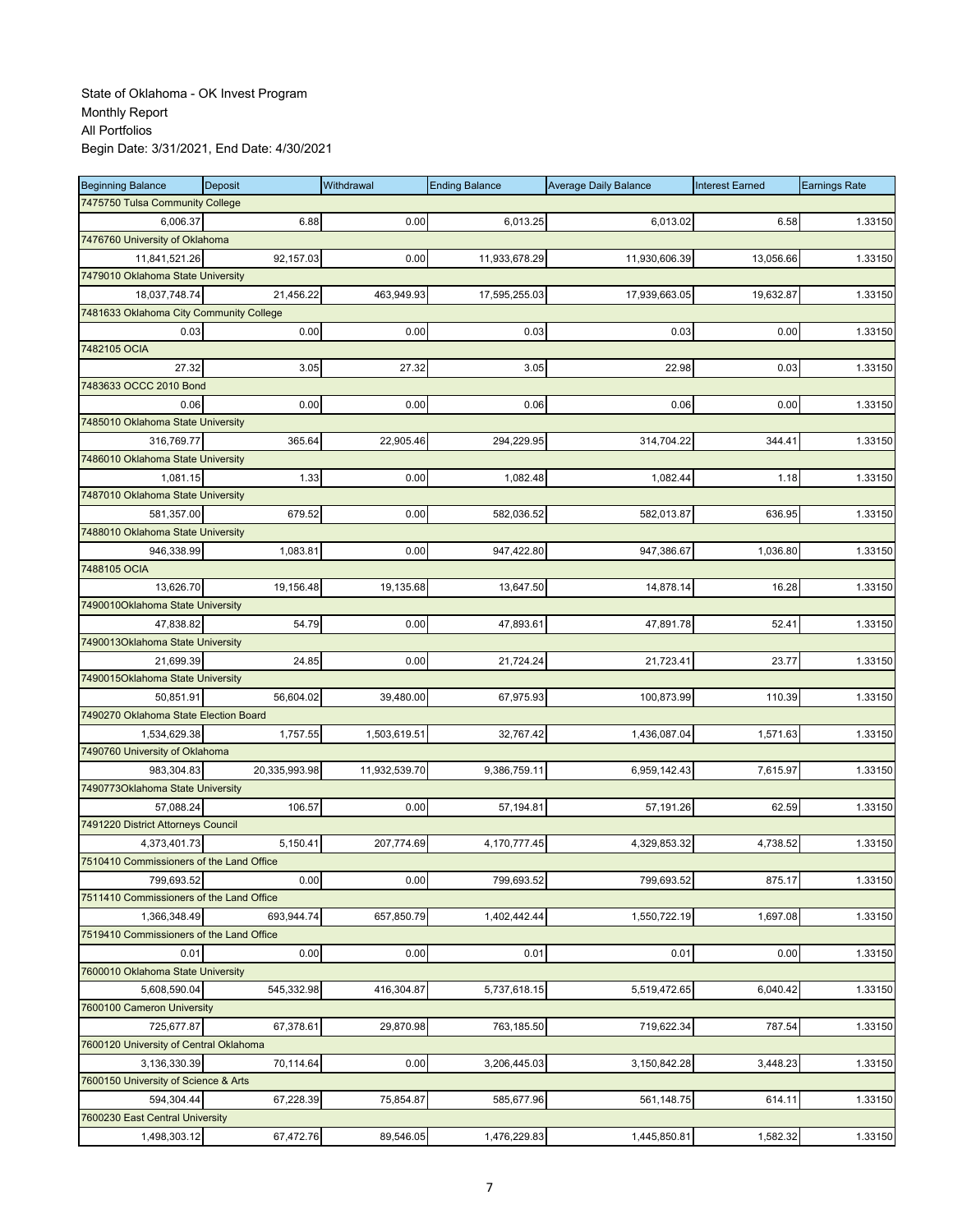| <b>Beginning Balance</b>                       | Deposit      | Withdrawal   | <b>Ending Balance</b> | <b>Average Daily Balance</b> | <b>Interest Earned</b> | <b>Earnings Rate</b> |
|------------------------------------------------|--------------|--------------|-----------------------|------------------------------|------------------------|----------------------|
| 7600420 Langston University                    |              |              |                       |                              |                        |                      |
| 2,552,468.53                                   | 62,799.35    | 34,038.31    | 2,581,229.57          | 2,552,514.47                 | 2,793.43               | 1.33150              |
| 7600485 Northeastern State University          |              |              |                       |                              |                        |                      |
| 2,508,712.80                                   | 69,406.80    | 72,350.43    | 2,505,769.17          | 2,470,610.89                 | 2,703.80               | 1.33150              |
| 7600490 Northern Oklahoma College              |              |              |                       |                              |                        |                      |
| 1,052,765.99                                   | 59,513.26    | 89,909.47    | 1,022,369.78          | 1,006,523.49                 | 1,101.52               | 1.33150              |
| 7600505 Northwestern Oklahoma State University |              |              |                       |                              |                        |                      |
| 2,200,178.37                                   | 66,582.00    | 7,829.53     | 2,258,930.84          | 2,205,778.29                 | 2,413.97               | 1.33150              |
| 7600530 Panhandle State University             |              |              |                       |                              |                        |                      |
| 197,968.36                                     | 66,748.94    | 124,243.66   | 140,473.64            | 126,983.08                   | 138.97                 | 1.33150              |
| 7600660 Southeastern Oklahoma State Unversity  |              |              |                       |                              |                        |                      |
| 102,292.53                                     | 66,705.31    | 84,085.78    | 84,912.06             | 63,057.26                    | 69.01                  | 1.33150              |
| 7600665 Southwestern Oklahoma State University |              |              |                       |                              |                        |                      |
| 2,063,217.61                                   | 68,916.57    | 61,408.38    | 2,070,725.80          | 2,030,860.35                 | 2,222.54               | 1.33150              |
| 7600760 University of Oklahoma                 |              |              |                       |                              |                        |                      |
| 4,005,390.40                                   | 543,391.42   | 0.00         | 4,548,781.82          | 4,099,217.57                 | 4,486.12               | 1.33150              |
| 7650010 Oklahoma State University              |              |              |                       |                              |                        |                      |
| 3,113,377.55                                   | 154,517.13   | 129,311.48   | 3,138,583.20          | 3,127,731.86                 | 3,422.94               | 1.33150              |
| 7650100 Cameron University                     |              |              |                       |                              |                        |                      |
| 836,018.52                                     | 26,068.77    | 16,000.00    | 846,087.29            | 839,514.33                   | 918.75                 | 1.33150              |
| 7650120 University of Central Oklahoma         |              |              |                       |                              |                        |                      |
| 1,658,577.59                                   | 27,010.81    | 0.00         | 1,685,588.40          | 1,664,584.04                 | 1,821.69               | 1.33150              |
| 7650150 University of Science & Arts           |              |              |                       |                              |                        |                      |
| 432,530.91                                     | 25,624.76    | 20.464.00    | 437,691.67            | 425,357.78                   | 465.50                 | 1.33150              |
| 7650230 East Central University                |              |              |                       |                              |                        |                      |
| 1,275,165.56                                   | 26,582.69    | 112,525.47   | 1,189,222.78          | 1,170,916.22                 | 1,281.43               | 1.33150              |
| 7650420 Langston University                    |              |              |                       |                              |                        |                      |
| 1,247,983.74                                   | 122,354.75   | 76,859.59    | 1,293,478.90          | 1,259,325.92                 | 1,378.19               | 1.33150              |
| 7650485 Northeastern State University          |              |              |                       |                              |                        |                      |
|                                                |              |              |                       |                              |                        |                      |
| 904,567.03                                     | 26,148.13    | 6,378.14     | 924,337.02            | 905,392.57                   | 990.85                 | 1.33150              |
| 7650490 Northern Oklahoma College              |              |              |                       |                              |                        |                      |
| 1,569,869.99                                   | 332,958.09   | 61,547.60    | 1,841,280.48          | 1,584,602.22                 | 1,734.16               | 1.33150              |
| 7650505 Northwestern Oklahoma State University |              |              |                       |                              |                        |                      |
| 717,415.69                                     | 25,932.93    | 0.00         | 743,348.62            | 722,380.19                   | 790.56                 | 1.33150              |
| 7650530 Panhandle State University             |              |              |                       |                              |                        |                      |
| 35,018.44                                      | 25,239.89    | 2,248.23     | 58,010.10             | 38,188.89                    | 41.79                  | 1.33150              |
| 7650660 Southeastern Oklahoma State Unversity  |              |              |                       |                              |                        |                      |
| 30,675.20                                      | 25,174.31    | 25,289.04    | 30,560.47             | 19,732.94                    | 21.60                  | 1.33150              |
| 7650665 Southwestern Oklahoma State University |              |              |                       |                              |                        |                      |
| 598,524.24                                     | 25,130.00    | 11,338.42    | 612,315.82            | 594,343.43                   | 650.44                 | 1.33150              |
| 7650760 University of Oklahoma                 |              |              |                       |                              |                        |                      |
| 3,484,013.59                                   | 303,118.32   | 0.00         | 3,787,131.91          | 3,537,569.57                 | 3,871.46               | 1.33150              |
| 7700040 Department of Agriculture              |              |              |                       |                              |                        |                      |
| 11,098,400.02                                  | 12,702.54    | 50,000.00    | 11,061,102.56         | 11,097,345.81                | 12,144.75              | 1.33150              |
| 7700041 Western Oklahoma State College         |              |              |                       |                              |                        |                      |
| 326,615.77                                     | 510,260.80   | 759,119.60   | 77,756.97             | 434,472.22                   | 475.48                 | 1.33150              |
| 7700131 Department of Corrections              |              |              |                       |                              |                        |                      |
| 20,941,508.58                                  | 8,411,196.18 | 1,477,227.33 | 27,875,477.43         | 26,041,181.42                | 28,499.04              | 1.33150              |
| 7700240 Eastern Oklahoma State College         |              |              |                       |                              |                        |                      |
| 1,645,654.52                                   | 444,668.16   | 701,784.05   | 1,388,538.63          | 1,430,733.69                 | 1,565.77               | 1.33150              |
| 7700340 State Health Department                |              |              |                       |                              |                        |                      |
| 209,119.24                                     | 1,495,302.98 | 1,635,243.75 | 69,178.47             | 434,669.21                   | 475.69                 | 1.33150              |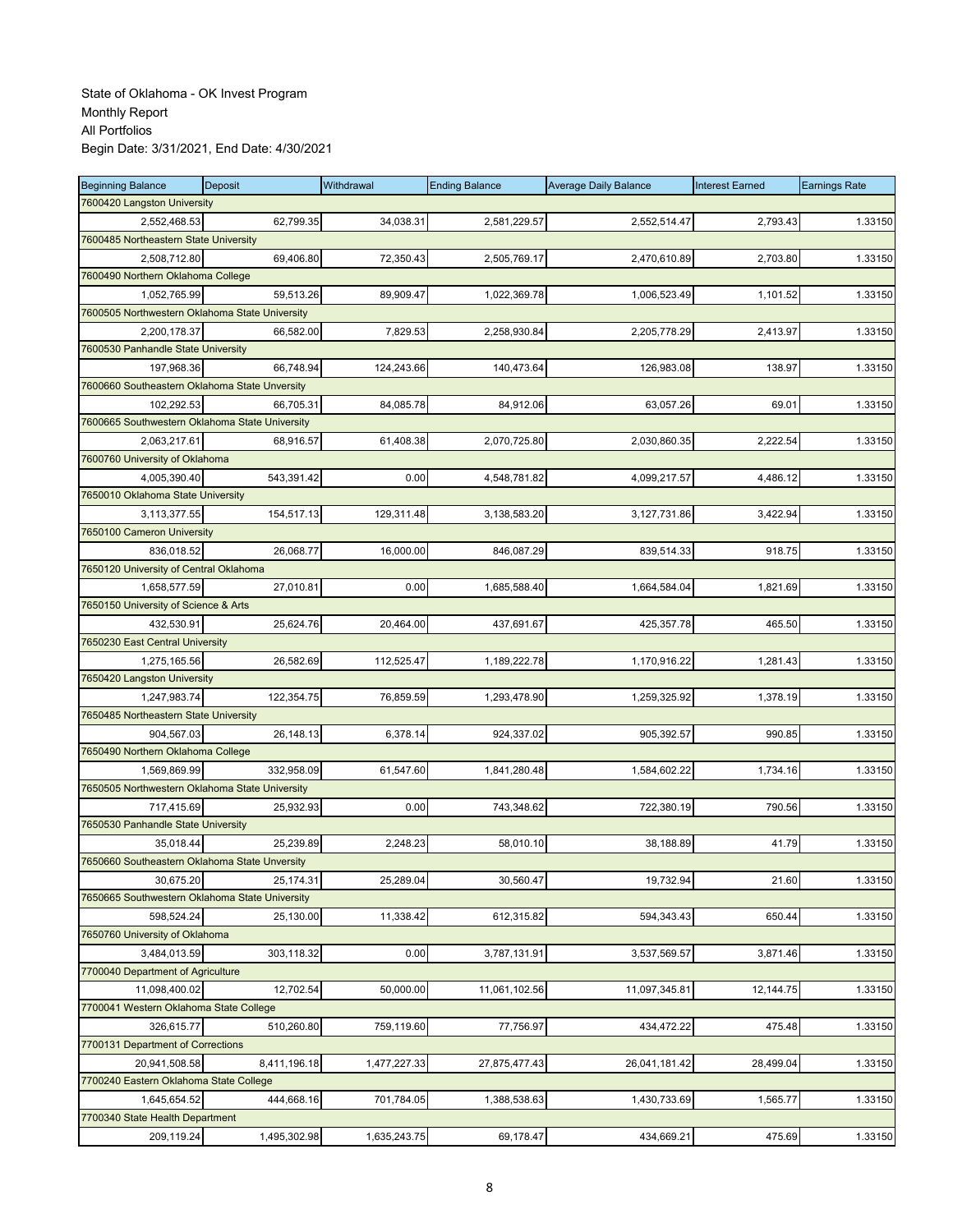| <b>Beginning Balance</b>                               | Deposit       | Withdrawal    | <b>Ending Balance</b> | <b>Average Daily Balance</b> | <b>Interest Earned</b> | <b>Earnings Rate</b> |
|--------------------------------------------------------|---------------|---------------|-----------------------|------------------------------|------------------------|----------------------|
| 7700461 Rogers State College                           |               |               |                       |                              |                        |                      |
| 8,398,038.41                                           | 9,319.92      | 1,269,228.91  | 7,138,129.42          | 7,819,615.98                 | 8,557.66               | 1.33150              |
| 7700490 Northern Oklahoma College                      |               |               |                       |                              |                        |                      |
| 995,568.83                                             | 3,118,704.92  | 1,703,717.85  | 2,410,555.90          | 2,287,006.59                 | 2,502.86               | 1.33150              |
| 7700606 Ardmore Higher Education Center                |               |               |                       |                              |                        |                      |
| 193,943.26                                             | 223.72        | 1,833.32      | 192,333.66            | 193,548.42                   | 211.82                 | 1.33150              |
| 7700633 Oklahoma City Community College                |               |               |                       |                              |                        |                      |
| 11,871,504.84                                          | 1,256,961.71  | 3,557,494.36  | 9,570,972.19          | 9,849,195.79                 | 10,778.80              | 1.33150              |
| 7700660 Southeastern Oklahoma State University         |               |               |                       |                              |                        |                      |
| 10,766,300.69                                          | 2,447,996.15  | 4,555,502.26  | 8,658,794.58          | 10,032,335.66                | 10,979.22              | 1.33150              |
| 7700760 University of Oklahoma                         |               |               |                       |                              |                        |                      |
| 122,768,494.47                                         | 24,802,305.64 | 32,606,092.23 | 114,964,707.88        | 125, 142, 447.06             | 136,953.84             | 1.33150              |
| 7700830 Department of Human Services                   |               |               |                       |                              |                        |                      |
| 1,090,305.33                                           | 1,080,130.72  | 492,405.58    | 1,678,030.47          | 1,695,806.47                 | 1,855.86               | 1.33150              |
| 7701010 Oklahoma State University                      |               |               |                       |                              |                        |                      |
| 6,857,779.73                                           | 23,075,629.49 | 27,658,245.18 | 2,275,164.04          | 8,227,899.05                 | 9,004.48               | 1.33150              |
| 7701150 University of Science & Arts                   |               |               |                       |                              |                        |                      |
| 2,872,732.06                                           | 753,384.74    | 626,269.74    | 2,999,847.06          | 3,066,259.27                 | 3,355.66               | 1.33150              |
| 7701165 Connors State College                          |               |               |                       |                              |                        |                      |
| 661,071.96                                             | 292,200.42    | 398,318.57    | 554,953.81            | 549,180.22                   | 601.01                 | 1.33150              |
| 7701400 Office of Juvenile Affairs                     |               |               |                       |                              |                        |                      |
| 9,364.98                                               | 5,782.77      | 3,451.81      | 11,695.94             | 9,971.51                     | 10.91                  | 1.33150              |
| 7701480 Northeasten Oklahoma A&M College               |               |               |                       |                              |                        |                      |
| 109,802.16                                             | 948,634.76    | 559,864.81    | 498,572.11            | 417,523.20                   | 456.93                 | 1.33150              |
| 7701530 Panhandle State University                     |               |               |                       |                              |                        |                      |
| 93,071.66                                              | 296,796.25    | 300,658.37    | 89,209.54             | 128,612.67                   | 140.75                 | 1.33150              |
| 7701605 Regents for Higher Education                   |               |               |                       |                              |                        |                      |
| 31,800,836.61                                          | 362,445.91    | 1,094,275.17  | 31,069,007.35         | 31,181,671.01                | 34,124.71              | 1.33150              |
| 7701650 Department of Veteran Affairs                  |               |               |                       |                              |                        |                      |
| 708,532.74                                             | 86,248.86     | 159,417.34    | 635,364.26            | 656,647.94                   | 718.62                 | 1.33150              |
| 7701770 OUHSC                                          |               |               |                       |                              |                        |                      |
| 519,345,336.06                                         | 58,025,438.98 | 82,644,821.69 | 494,725,953.35        | 516,604,713.97               | 565,363.71             | 1.33150              |
| 7701805 Department of Rehabilitation Services          |               |               |                       |                              |                        |                      |
| 169,719.32                                             | 725.41        | 14,557.07     | 155,887.66            | 164,806.81                   | 180.36                 | 1.33150              |
| 7701865 Workers Compensation Commission                |               |               |                       |                              |                        |                      |
| 5,827,352.91                                           | 6,701.52      | 5,515.55      | 5,828,538.88          | 5,831,262.50                 | 6,381.64               | 1.33150              |
| 7702120 University of Central Oklahoma                 |               |               |                       |                              |                        |                      |
|                                                        |               |               | 13,549,411.49         |                              | 15,985.12              |                      |
| 15,128,519.10<br>7702650 Department of Veteran Affairs | 248,789.48    | 1,827,897.09  |                       | 14,606,504.87                |                        | 1.33150              |
| 397,159.45                                             | 82,907.67     | 61,089.36     | 418,977.76            | 410,578.18                   | 449.33                 | 1.33150              |
| 7703650 Department of Veteran Affairs                  |               |               |                       |                              |                        |                      |
| 519,809.60                                             | 106,968.83    | 102,138.47    | 524,639.96            | 538,693.66                   | 589.54                 |                      |
| 7704120 University of Central Oklahoma                 |               |               |                       |                              |                        | 1.33150              |
| 813.602.90                                             |               |               |                       |                              |                        |                      |
| 7704650 Department of Veteran Affairs                  | 582,537.39    | 1,290,622.10  | 105,518.19            | 269,825.29                   | 295.29                 | 1.33150              |
|                                                        |               |               |                       |                              |                        |                      |
| 536,304.77                                             | 144,796.84    | 99,652.11     | 581,449.50            | 580,295.06                   | 635.07                 | 1.33150              |
| 7704865 Workers Compensation Commission                |               |               |                       |                              |                        |                      |
| 24,981.42                                              | 28.61         | 0.00          | 25,010.03             | 25,009.08                    | 27.37                  | 1.33150              |
| 7705505 Northwestern Oklahoma State University         |               |               |                       |                              |                        |                      |
| 1,738,937.24                                           | 640,938.20    | 301,995.96    | 2,077,879.48          | 1,571,018.11                 | 1,719.30               | 1.33150              |
| 7705650 Department of Veteran Affairs                  |               |               |                       |                              |                        |                      |
| 524,395.02                                             | 120,246.28    | 92,048.89     | 552,592.41            | 550,122.50                   | 602.05                 | 1.33150              |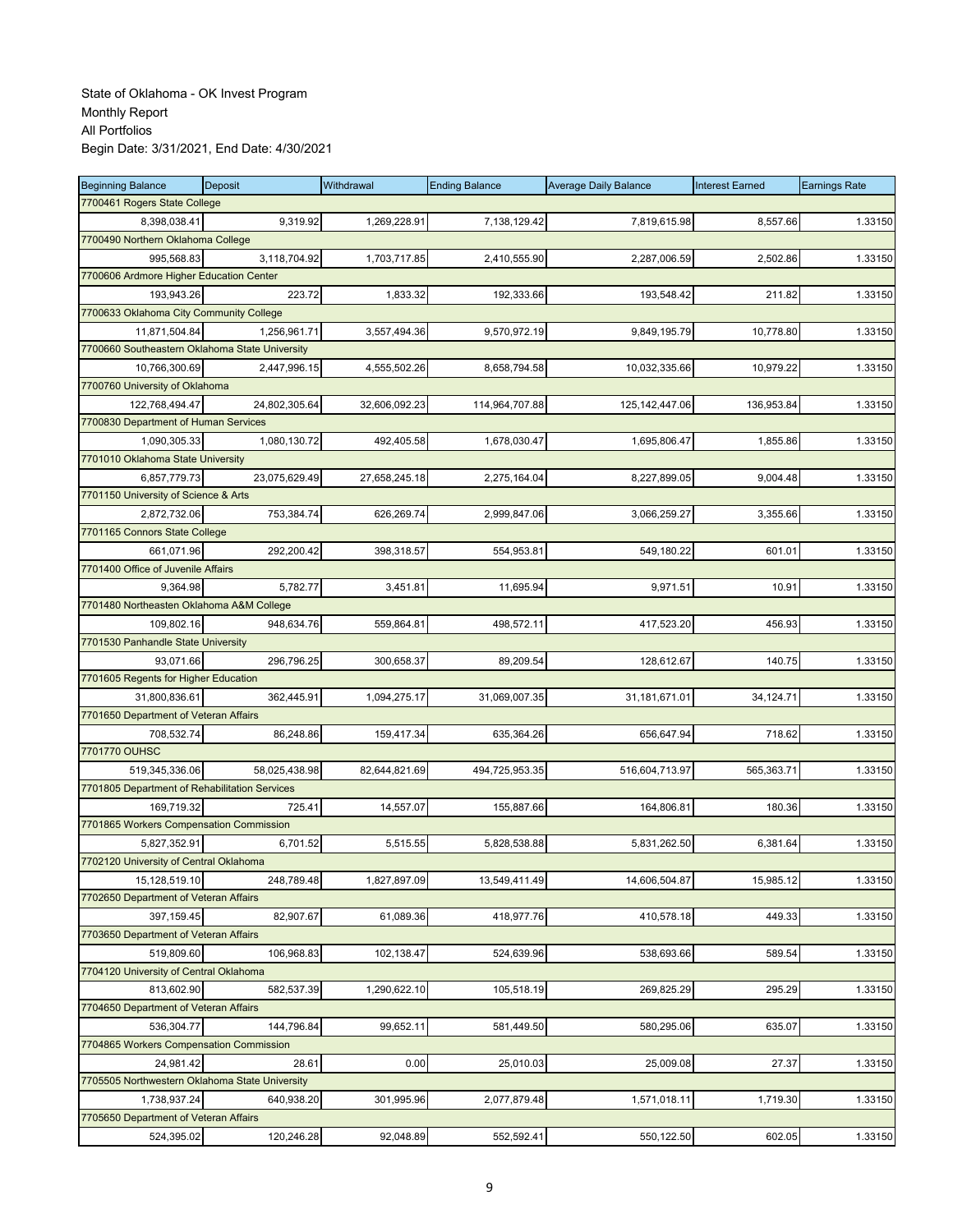| <b>Beginning Balance</b>                     | Deposit       | Withdrawal    | <b>Ending Balance</b> | <b>Average Daily Balance</b> | <b>Interest Earned</b> | <b>Earnings Rate</b> |
|----------------------------------------------|---------------|---------------|-----------------------|------------------------------|------------------------|----------------------|
| 7705675 Self Insurance Guaranty Fund         |               |               |                       |                              |                        |                      |
| 2,473,449.49                                 | 3,389.92      | 12,630.72     | 2,464,208.69          | 2,471,523.89                 | 2,704.80               | 1.33150              |
| 7705865 Workers Compensation Commission      |               |               |                       |                              |                        |                      |
| 42,817.68                                    | 49.04         | 0.00          | 42,866.72             | 42,865.09                    | 46.91                  | 1.33150              |
| 7706452 CMHC, Rep payee account              |               |               |                       |                              |                        |                      |
| 8,413.25                                     | 9.64          | 0.00          | 8,422.89              | 8,422.57                     | 9.22                   | 1.33150              |
| 7706650 Department of Veteran Affairs        |               |               |                       |                              |                        |                      |
| 111,628.19                                   | 72,248.17     | 55,256.87     | 128,619.49            | 123,902.53                   | 135.60                 | 1.33150              |
| 7706750 Tulsa Community College              |               |               |                       |                              |                        |                      |
| 928,064.19                                   | 12.66         | 320,563.29    | 607,513.56            | 761,848.91                   | 833.75                 | 1.33150              |
| 7706865 OK Workers Comp Commission           |               |               |                       |                              |                        |                      |
| 175,867.01                                   | 201.41        | 0.00          | 176,068.42            | 176,061.71                   | 192.68                 | 1.33150              |
| 7707452 CMHC, Rep payee account              |               |               |                       |                              |                        |                      |
| 48,959.41                                    | 56,473.66     | 40,976.65     | 64,456.42             | 78,406.58                    | 85.81                  | 1.33150              |
| 7707585 Department of Public Safety          |               |               |                       |                              |                        |                      |
| 3,233,442.51                                 | 707,508.40    | 171,044.00    | 3,769,906.91          | 3,720,727.73                 | 4,071.90               | 1.33150              |
| 7707605 Regents for Higher Education         |               |               |                       |                              |                        |                      |
| 8,709,099.10                                 | 35,365,951.47 | 31,490,349.74 | 12,584,700.83         | 12,267,090.94                | 13,424.90              | 1.33150              |
| 7707650 Department of Veteran Affairs        |               |               |                       |                              |                        |                      |
| 320,140.16                                   | 50,017.61     | 47,399.07     | 322,758.70            | 320,926.15                   | 351.22                 | 1.33150              |
| 7707865 OK Workers Comp Commission           |               |               |                       |                              |                        |                      |
| 242,156.57                                   | 277.33        | 0.00          | 242,433.90            | 242,424.66                   | 265.31                 | 1.33150              |
| 7708108 Carl Albert State College            |               |               |                       |                              |                        |                      |
| 7,405,515.71                                 | 1.134.265.79  | 788,151.52    | 7,751,629.98          | 7,458,410.84                 | 8,162.36               | 1.33150              |
| 7708605 Regents for Higher Education         |               |               |                       |                              |                        |                      |
| 24,075.00                                    | 61.12         | 4,808.33      | 19,327.79             | 22,210.75                    | 24.31                  | 1.33150              |
| 7709605 Regents for Higher Education         |               |               |                       |                              |                        |                      |
| 2,485,404.20                                 | 0.00          | 1,398,002.04  | 1,087,402.16          | 1,648,026.59                 | 1,803.57               | 1.33150              |
| 7710350 Oklahoma Historical Society          |               |               |                       |                              |                        |                      |
|                                              |               |               |                       |                              |                        |                      |
| 1,293,038.90                                 | 1,480.87      | 0.00          | 1,294,519.77          | 1,294,470.41                 | 1,416.65               | 1.33150              |
| 7710452 Oklahoma Department of Mental Health |               |               |                       |                              |                        |                      |
| 1,567,694.44                                 | 1,838.32      | 125.35        | 1,569,407.41          | 1,569,402.23                 | 1,717.53               | 1.33150              |
| 7710605 Regents for Higher Education         |               |               |                       |                              |                        |                      |
| 2,008,909.64                                 | 57,082.01     | 0.00          | 2,065,991.65          | 2,044,000.72                 | 2,236.92               | 1.33150              |
| 7711185 Corporation Commission               |               |               |                       |                              |                        |                      |
| 71,843,953.98                                | 0.00          | 1,462,062.31  | 70,381,891.67         | 71,357,688.82                | 78,092.68              | 1.33150              |
| 7711420 Langston University                  |               |               |                       |                              |                        |                      |
| 365,772.48                                   | 2,777,134.75  | 2,445,428.84  | 697,478.39            | 830,374.78                   | 908.75                 | 1.33150              |
| 7711452 Griffin Memorial Hospital Rep Payee  |               |               |                       |                              |                        |                      |
| 86,153.03                                    | 6,565.67      | 8,715.33      | 84,003.37             | 83,646.12                    | 91.54                  | 1.33150              |
| 7711605 Regents for Higher Education         |               |               |                       |                              |                        |                      |
| 778,218.10                                   | 891.26        | 0.00          | 779,109.36            | 779,079.65                   | 852.61                 | 1.33150              |
| 7712605 Regents for Higher Education         |               |               |                       |                              |                        |                      |
| 131,963.07                                   | 151.13        | 0.00          | 132,114.20            | 132,109.16                   | 144.58                 | 1.33150              |
| 7713605 Regents for Higher Education         |               |               |                       |                              |                        |                      |
| 81,963,639.14                                | 88,941.50     | 0.00          | 82,052,580.64         | 82,049,615.92                | 89,793.75              | 1.33150              |
| 7714605 Regents for Higher Education         |               |               |                       |                              |                        |                      |
| 14,243,001.71                                | 141,986.32    | 0.00          | 14,384,988.03         | 14,333,342.35                | 15,686.17              | 1.33150              |
| 7715605 Regents for Higher Education         |               |               |                       |                              |                        |                      |
| 491,420.80                                   | 562.81        | 0.00          | 491,983.61            | 491,964.85                   | 538.40                 | 1.33150              |
| 7718605 Regents for Higher Education         |               |               |                       |                              |                        |                      |
| 10,754,595.35                                | 1,999,608.69  | 2,612,285.48  | 10,141,918.56         | 10,057,859.35                | 11,007.16              | 1.33150              |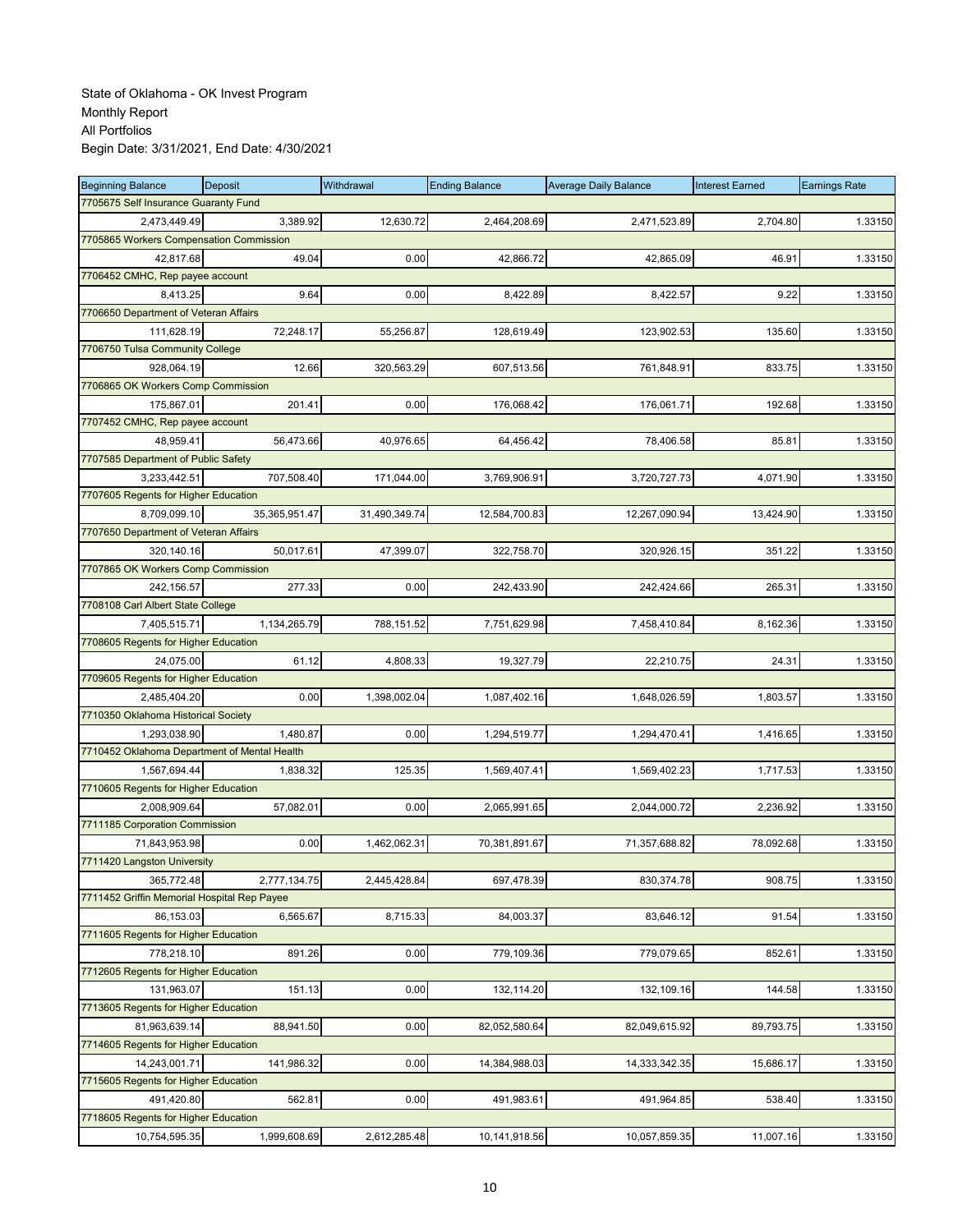| <b>Beginning Balance</b>                       | <b>Deposit</b> | Withdrawal   | <b>Ending Balance</b> | <b>Average Daily Balance</b> | <b>Interest Earned</b> | <b>Earnings Rate</b> |
|------------------------------------------------|----------------|--------------|-----------------------|------------------------------|------------------------|----------------------|
| 7719605 Regents for Higher Education           |                |              |                       |                              |                        |                      |
| 38,382.46                                      | 63.94          | 0.00         | 38,446.40             | 38,440.27                    | 42.07                  | 1.33150              |
| 7723623 Seminole State College                 |                |              |                       |                              |                        |                      |
| 822,043.39                                     | 158,500.26     | 441,349.19   | 539,194.46            | 687,398.06                   | 752.28                 | 1.33150              |
| 7725100 Cameron University                     |                |              |                       |                              |                        |                      |
| 2,849,704.43                                   | 656,805.72     | 566,363.91   | 2,940,146.24          | 3,051,130.91                 | 3,339.11               | 1.33150              |
| 7730230 East Central University                |                |              |                       |                              |                        |                      |
| 8,412,450.72                                   | 847,599.21     | 1,177,015.16 | 8,083,034.77          | 7,921,373.78                 | 8,669.02               | 1.33150              |
| 7730830 Department of Human Services           |                |              |                       |                              |                        |                      |
| 287,821.24                                     | 2,732.33       | 7,001.96     | 283,551.61            | 285,623.49                   | 312.58                 | 1.33150              |
| 7740605 Regents for Higher Education           |                |              |                       |                              |                        |                      |
| 16,261,343.57                                  | 2,503,118.03   | 436,766.36   | 18,327,695.24         | 17,903,527.48                | 19,593.33              | 1.33150              |
| 7741241 Redlands Community College             |                |              |                       |                              |                        |                      |
| 1,824,669.95                                   | 183,491.37     | 181,563.50   | 1,826,597.82          | 1,810,958.61                 | 1,981.88               | 1.33150              |
| 7745605 Regents for Higher Education           |                |              |                       |                              |                        |                      |
| 59,274.91                                      | 135,106.43     | 191,000.00   | 3,381.34              | 61,145.56                    | 66.92                  | 1.33150              |
| 7747470 Murray State College                   |                |              |                       |                              |                        |                      |
| 2,903,999.86                                   | 1,027,848.90   | 949,591.02   | 2,982,257.74          | 3,067,821.79                 | 3,357.37               | 1.33150              |
| 7750350 Oklahoma Historical Society            |                |              |                       |                              |                        |                      |
| 844,471.04                                     | 434.57         | 27,112.35    | 817,793.26            | 830,323.64                   | 908.69                 | 1.33150              |
| 7750531 Rose State College                     |                |              |                       |                              |                        |                      |
| 13,023,406.51                                  | 1,111,104.10   | 303,137.37   | 13,831,373.24         | 13,727,933.83                | 15,023.63              | 1.33150              |
| 7751485 Northeastern State University          |                |              |                       |                              |                        |                      |
| 16,239,630.79                                  | 6,812,080.37   | 2,772,887.15 | 20,278,824.01         | 17,756,164.17                | 19,432.05              | 1.33150              |
| 7752485 Northeastern State University          |                |              |                       |                              |                        |                      |
| 2,952,071.41                                   | 3,405.72       | 0.00         | 2,955,477.13          | 2,955,363.61                 | 3,234.30               | 1.33150              |
| 7765665 Southwestern Oklahoma State University |                |              |                       |                              |                        |                      |
| 2,420,929.19                                   | 5,003,844.40   | 899,896.06   | 6,524,877.53          | 2,284,413.57                 | 2,500.02               | 1.33150              |
| 7790041 Western Oklahoma State University      |                |              |                       |                              |                        |                      |
| 3,276.87                                       | 3.75           | 0.00         | 3,280.62              | 3,280.50                     | 3.59                   | 1.33150              |
| 7790230 East Central University                |                |              |                       |                              |                        |                      |
| 0.92                                           | 0.00           | 0.00         | 0.92                  | 0.92                         | 0.00                   | 1.33150              |
| 7790470 Murray State College                   |                |              |                       |                              |                        |                      |
| 1,937.73                                       | 2.22           | 0.00         | 1,939.95              | 1,939.88                     | 2.12                   | 1.33150              |
| 7790490 Northern Oklahoma College              |                |              |                       |                              |                        |                      |
| 193.23                                         | 2,645.22       | 0.00         | 2,838.45              | 2.085.58                     | 2.28                   | 1.33150              |
| 7790660 Southeastern State University          |                |              |                       |                              |                        |                      |
| 6,384.51                                       |                |              |                       |                              |                        |                      |
| 7805370 OIFA                                   | 7.31           | 0.00         | 6,391.82              | 6,391.58                     | 6.99                   | 1.33150              |
| 107.13                                         | 0.12           | 0.00         | 107.25                | 107.25                       | 0.12                   | 1.33150              |
| 7823740 OCIA 2008B Reserve Fund                |                |              |                       |                              |                        |                      |
| 681.59                                         | 0.78           | 0.00         | 682.37                | 682.34                       | 0.75                   |                      |
| 7845740 OCIA 2008A Sinking Fund                |                |              |                       |                              |                        | 1.33150              |
|                                                |                |              |                       |                              |                        |                      |
| 4,833.58<br>7846740 OCIA 2008B Sinking Fund    | 5.54           | 0.00         | 4,839.12              | 4,838.94                     | 5.30                   | 1.33150              |
|                                                |                |              |                       |                              |                        |                      |
| 1,046.86                                       | 1.20           | 0.00         | 1,048.06              | 1,048.02                     | 1.15                   | 1.33150              |
| 7847740 OSF Building Project Fund              |                |              |                       |                              |                        |                      |
| 7,637.55                                       | 8.75           | 0.00         | 7,646.30              | 7,646.01                     | 8.37                   | 1.33150              |
| 7848740 OSF Building Project Fund              |                |              |                       |                              |                        |                      |
| 84,130.10                                      | 0.00           | 0.00         | 84,130.10             | 84,130.10                    | 92.07                  | 1.33150              |
| 7851740 OCIA                                   |                |              |                       |                              |                        |                      |
| 10,198,295.32                                  | 1,156,617.05   | 0.00         | 11,354,912.37         | 10,322,883.20                | 11,297.19              | 1.33150              |